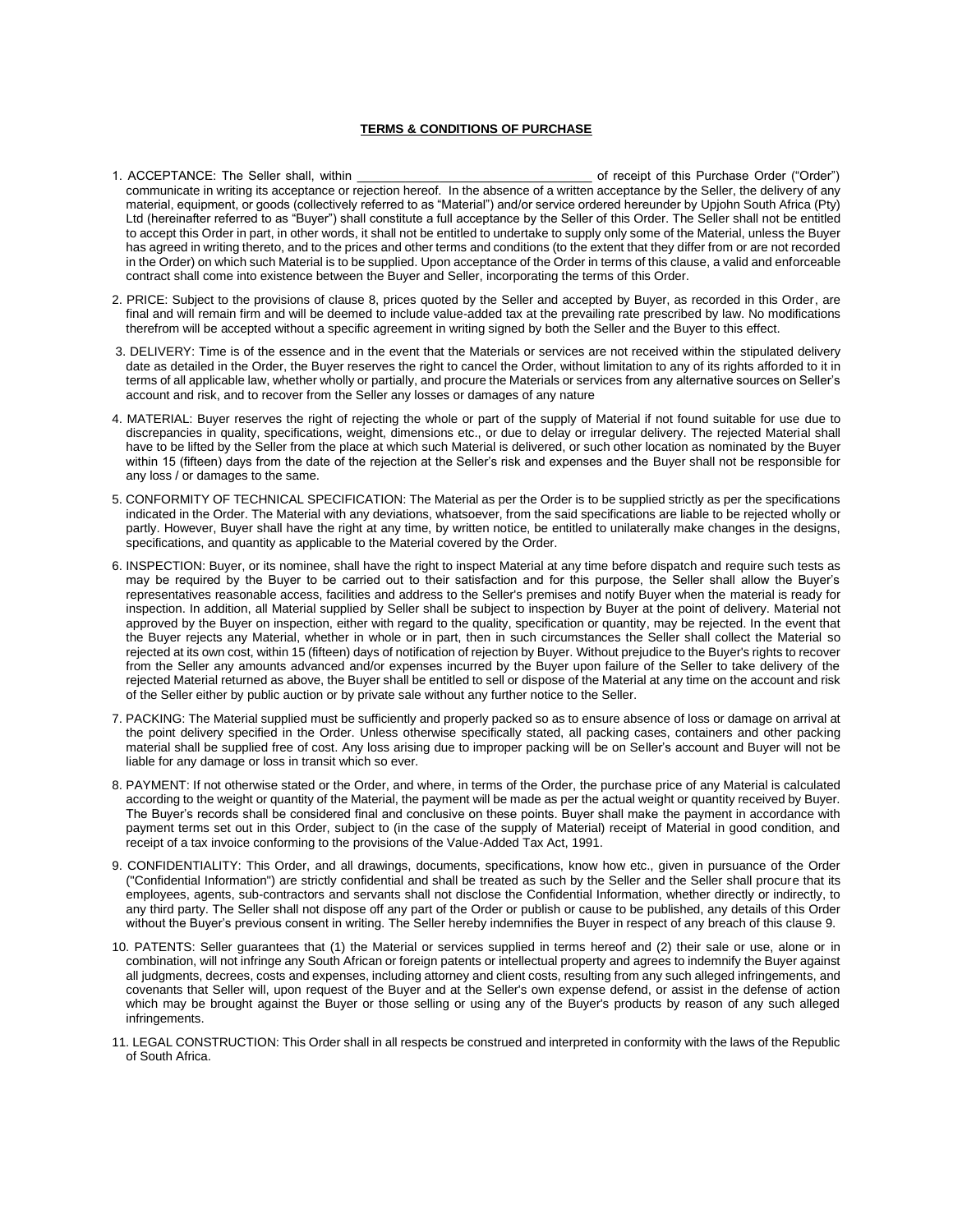- 12. GUARANTEE / WARRANTY: The Seller warrants and represents that the Material (a) when delivered hereunder shall be free from all defects; (b) will confirm strictly to the specifications, drawings or samples specified or furnished from time to time; and that the Material will be fit for the uses and intended purpose/s. The Seller warrants further that all services rendered by it in terms of this Orde r shall be performed in a manner and quality that persons are generally entitled to expect in services of that nature. Any breach of this clause 12 shall give the Buyer without prejudice to all other rights and remedies otherwise afforded to it, the right to reject the Material and treat the Order as terminated. All warranties shall survive any intermediate or final inspections, delivery, acceptance, or payment by purchase and shall continue in effect through a period of one year commencing from the date of delivery of Material to the Buyer.
- 13. TRANSIT RISK: Transit risk for Materials or any damage, wharfage or similar charges which the Buyer may have to incur due to the late receipt of the dispatch documents, Material or due to any mistake, whether negligent or otherwise, of the Seller and/or its agents will be borne solely by the Seller.
- 14. SELLER'S RISK: The Material shall be delivered by the Seller to the Buyer at the Buyer's place of business or at such other place as may be specified in the Order or by prior written notice by the Buyer, provided nevertheless that from the time of the dispatch thereof from the Seller and until such delivery the risk of any loss or damage to or deterioration of the Material from whatsoever cause arising shall be borne solely by the Seller.
- 15. NON-LIABILITY OF BUYER:
	- (A) The Buyer assumes no obligation in relation to the Material delivered in excess of those quantities or specifications as detailed in the Order.
	- (B) The Buyer will not be liable in respect of any Order not given or confirmed on its official printed forms.
- 16. LIABILITY FOR INJURY: If the Seller is required by the terms of the Order to perform any work on the Buyer's premises, the Seller agrees that the Seller shall be responsible for any damages or injuries to persons and/or property, that the Seller shall indemnify the Buyer from and against any liability for such damages or injuries as may be caused by that the Seller shall indemnify the Buyer from and against any liability for such damages or injuries as may be caused by the Seller, the Sellers personnel and/or the Sellers agents. The Seller shall procure that its personnel shall at all relevant times comply with the health and safety procedures as prescribed by the Buyer from time to time. Before commencing any work detailed in the Order, the Seller shall furnish to the Buyer a certificate of insurance from a reputable third-party insurance provider, to the reasonable satisfaction of the Buyer, that the Seller carries adequate Public Liability and Property Damage Insurance and Workman's Compensation Insurance (or evidence of authority to self-insure to the reasonable satisfaction of the Buyer).
- 17. SUBCONTRACTING: The Seller shall not, without obtaining the prior written consent of the Buyer, be entitled to subcontract the performance of its obligations in terms of the Order to any third party, or any part thereof. Notwithstanding the Buyer's consent to subcontracting the performance of any obligations of the Seller, or part thereof, to a third party, the Seller shall not be relieved from any of its obligations hereunder by entering into any sub-contract for the performance of the Order, or any part thereof. The Seller shall be solely responsible for ensuring compliance by any of its subcontractors with any obligations related to this Order.

18. COMPLIANCE WITH ANTI-BRIBERY AND U.S. TRADE CONTROL LAWS:

## (A) US TRADE CONTROL LAWS

- 1) The Seller understands that BUYER is required to and abide by the UK Bribery Act (UKBA), U.S. Foreign Corrupt Practices Act (FCPA), and the export control and economic sanctions laws and regulations of the United States, including but not limited to the U.S. Export Administration Regulations (Title 15 of the U.S. Code of Federal Regulations Part 730 et seq.), and regulations administered by the U.S. Treasury Department's Office of Foreign Assets Control (Title 31 of the U.S. Code of Federal Regulations Part 500 et seq.) (collectively, "Trade Control Laws"), including those restricting trade with Crimea, Cuba, Iran, North Korea, and Syria, and with specified prohibited and restricted parties.
- 2) The Seller represents and warrants that it will not sell, export, reexport or otherwise transfer any BUYER Products to any person in a U.S. embargoed destination, currently including Crimea, Cuba, Iran, North Korea, and Syria, unless authorized under U.S. law.
- 3) The Seller warrants further that it is not identified on any U.S. or other Government list of prohibited or restricted parties, including without limitation:
	- 3.1 the Specially Designated Nationals List, Foreign Sanctions Evaders List, or other restricted parties lists maintained by the U.S. Treasury Department's Office of Foreign Assets Control;
	- 3.2 the Entity List, Unverified List, Denied Parties List, or other lists maintained by the U.S. Commerce Department's Bureau of Industry and Security; or
	- 3.3 restricted lists maintained by the European Union, or other cognizant U.S. or non-U.S. governmental authorities.
- 4) The Seller further warrants that it is not owned or controlled, directly or indirectly, by any person identified on such lists, and the Seller will not sell, export, reexport or otherwise transfer any BUYER Products to any person identified on any such lists, or their 50% or more owned subsidiaries, unless authorized under U.S. or other applicable law.

## (B) ANTI-CORRUPTION LAWS

1) Seller understands that Buyer is required to and does abide by the United States Foreign Corrupt Practices Act ("FCPA"), the United Kingdom Bribery Act ("UKBA"), the OECD Convention on Combating Bribery of Foreign Public Officials in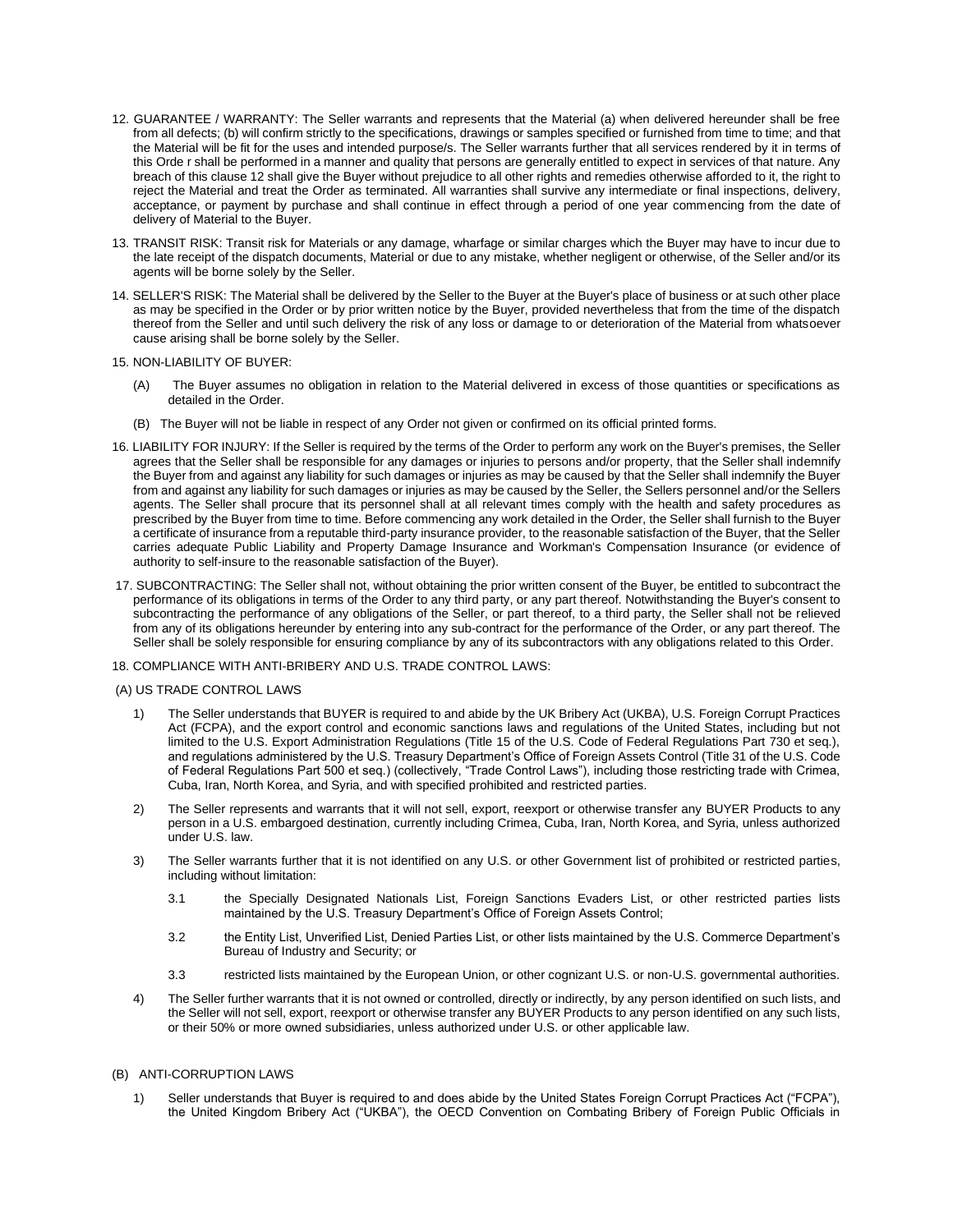International Business Transactions, and all other applicable national and local anti-corruption laws (collectively, the "Anti-Corruption Laws"). Each Party represents and warrants that no one acting on its behalf will offer, promise, make, accept, solicit, authorize or provide, directly or indirectly, any payments, gifts, or anything of value to any person for the purpose of corruptly or improperly influencing or rewarding any action, inaction, or decision by such person, or for the purpose of obtaining or retaining business or securing an improper business advantage. This representation and warranty extends to bribery of government officials or government employees (including employees of government-owned and governmentcontrolled corporations or agencies) and bribery of individuals or organizations operating in the private sector. Moreover, this representation and warranty extends to payments, even in nominal amounts, made to government officials to expedite or secure routine, non-discretionary actions (e.g. processing visas, licenses, or permits).

- 2) Each Party represents and warrants that no one acting on its behalf will offer, promise, make, accept, solicit, authorize or provide, directly or indirectly, any payments, gifts, or anything of value to any political party, official of a political party, or candidate (or to an intermediary of any such person) for the purpose of corruptly or improperly influencing or rewarding any action, inaction, or decision by such person.
	- 2.1 Seller understands that Buyer may immediately suspend payment, in its sole discretion and without notice, if the actions or inactions of Seller become subject to an investigation of potential violations of the Anti-Corruption Laws. Moreover, Seller understands that if Buyer determines that Seller failed to comply with the provisions of any Applicable Law, including the Anti-Corruption Laws, Buyer may immediately terminate this Agreement, and any payments due thereunder, in its sole discretion and without notice.
	- 2.2 Each Party warrants that all Persons acting on its behalf will comply with all Applicable Laws in connection with all work under this Agreement, including the Anti-Corruption Laws if any, prevailing in the country(ies) in which such Party has its principal places of business.
	- 2.3 Each Party further warrants and represents that should it learn or have reason to suspect any breach of the covenants in this section 2, it will immediately notify the other Party.
	- 2.4 Buyer shall be allowed to reasonable access to the Seller's books and records and shall have the right to audit the Seller on a periodic basis with respect to this section 2.
- (C) Notwithstanding anything to the contrary herein, or in the Order, failure to comply with all applicable laws, including any anticorruption laws applicable in any jurisdiction where the Order may be performed, shall result in the Buyer being entitled to summarily terminate the Order by providing written notice to this effect.
- (D) The Seller further warrants and represents that (a) it shall, and procure that the its personnel shall, comply with all applicable laws when performing the Order, or any other services it may perform on behalf of third parties; and (b) should it learn or have reason to suspect any breach of the covenants of this clause, regardless of how remotely, it will promptly take appropriate remedial steps and notify the Seller, in writing, of the occurrence of same.

## 19. DOMICILIA AND NOTICES

- (A) The Parties choose as their *domicilia citandi et executandi* for all purposes under this Order, whether in respect of court process, notices or other documents or communications of whatsoever nature (including the exercise of any option), the addresses set out in respect of each of them herein.
- (B) Any notice or communication required or permitted to be given in terms of this Order shall be valid and effective only if in writing, but it shall be competent to give notice by email.
- (C) Each Party may by notice to the other parties change the address chosen as its *domicilium citandi et executandi vis-à-vis* that party to another physical address or email address, provided that the change shall become effective vis-à-vis that addressee on the 10 (tenth) day from the receipt of the notice by the addressee.
- (D) Any notice to a Party:
	- i. delivered by hand to a responsible person during ordinary business hours at the physical address chosen as its *domicilium citandi et executandi* shall be deemed to have been received on the day of delivery; or
	- ii. sent by email to its chosen email address shall be deemed to have been received on the date of dispatch (provided a confirmatory receipt is obtained).
- (E) Notwithstanding anything to the contrary herein contained a written notice or communication actually received by a Party shall be an adequate written notice or communication to it notwithstanding that it was not sent to or delivered at its chosen *domicilium citandi et executandi*.
- 20. REMEDIES: The remedies reserved in this Order shall be cumulative and additional to any other or further remedies provided in law. No waiver of a breach of any provision of these Terms & Conditions and/or the Order shall constitute a waiver of any breach or of such provision.